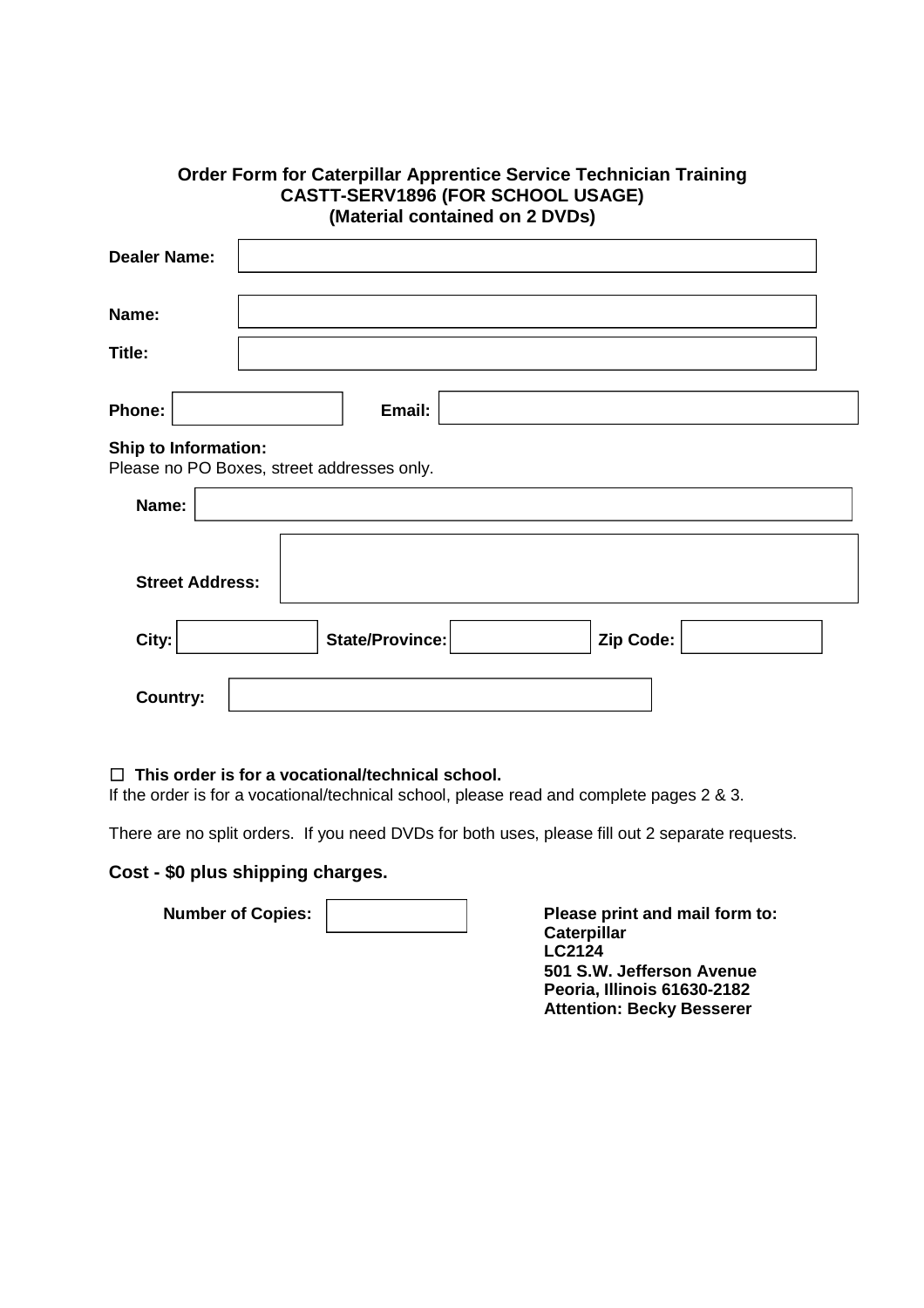# LIMITED COPYRIGHT APPROVAL

|                | <b>GRANTOR:</b>                         | <b>REQUESTOR</b>     |
|----------------|-----------------------------------------|----------------------|
|                | Caterpillar Inc.                        | School Name:         |
|                |                                         | <b>Contact Name:</b> |
| <b>ADDRESS</b> | 100 N.E. Adams<br>Peoria, IL 61629-9620 |                      |
| <b>PHONE</b>   | (309) 675-4867                          | Phone:               |
| <b>FAX</b>     | (309) 675-1711                          | Fax:                 |
| <b>EMAIL</b>   | Besserer_becky@cat.com                  | Email:               |

### **Definitions**

- 1. "Licensed Right(s)" means: Copyright in the Licensed Work(s).
- 2. "Licensed Work(s)" means: The work(s) referenced or set out in Exhibit A.
- 3. "Recipient(s)" means:
- 
- 5. "Time Period" means:

| 3. "Recipient(s)" means: | Non-Profit Vocational School Service Technicians.         |
|--------------------------|-----------------------------------------------------------|
| 4. "Purpose" means:      | Instructor-led training of Caterpillar Apprentice Service |
|                          | Technician Training (CASTT) for Recipients                |
| 5. "Time Period" means:  |                                                           |

Caterpillar grants Requestor a non-exclusive, personal, and nontransferable right and license to display, copy, and distribute Licensed Works to Recipient(s) for the Purpose during the Time Period. Requestor will maintain any Caterpillar copyright noticed printed on Licensed Work.

Requestor will only distribute copies of the Licensed Work as provided hereinabove. Requestor will cease use of the Requestor's Work and the Licensed Work upon expiration of the Time Period and will certify, upon Caterpillar's request, that such use has ceased and that Requestor has destroyed any media or files containing the Licensed Work. No other right or license is granted hereunder by way of implication, estoppel or otherwise.

Requestor hereby indemnifies, releases and holds harmless Caterpillar, its directors, officers, agents, affiliates, employees, dealers, licensees, subsidiaries, distributors, successors and assigns from any loss, liability and all claims, demands, damages, actions, causes of action, or suits or whatever kind or nature known or unknown, at law or in equity, arising out of the Purpose, and Requestor hereby acknowledges that Caterpillar is merely providing Licensed Work(s) on an as-is basis for the Purpose. The provisions of any state, federal, local or territorial law or statute providing that releases shall not extend to claims, demands, injuries or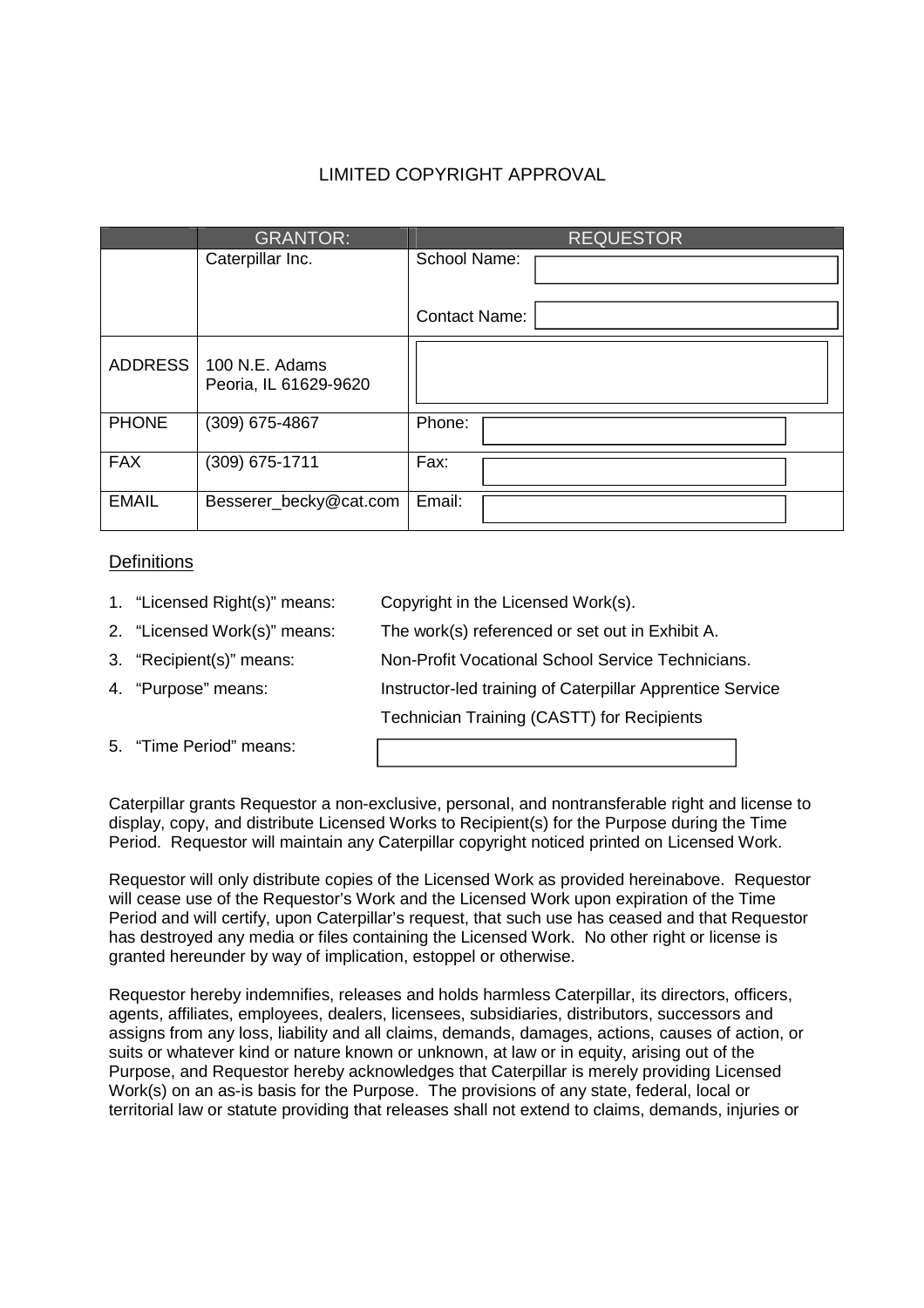damages which are unknown or unsuspected to exist at the time, to the person executing such release, are expressly waived.

CATERPILLAR INC. REQUESTOR:

| By:                             | By:                 |
|---------------------------------|---------------------|
|                                 | (Written Signature) |
| Title: Executive Vice President |                     |
|                                 | (Printed Name)      |
| Date:                           | Date:               |
| At: Peoria, Illinois USA        | At:                 |